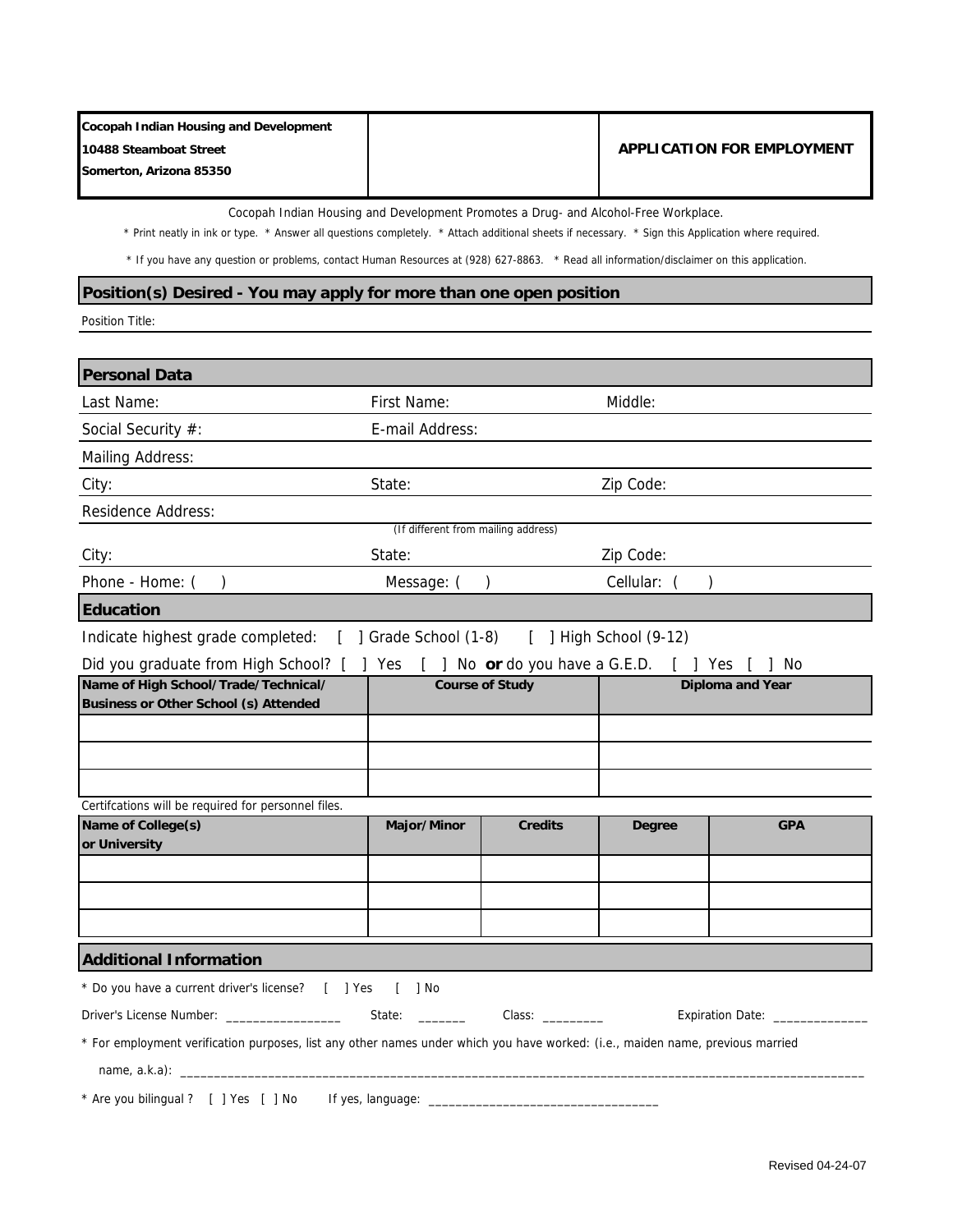### **Supplemental Information - This information is maintained in a highly confidential manner.**

Explain Fully: \* Do you have any misdemeanor or felony convictions? [ ] Yes [ ] No A "yes" response does NOT disqualify you from employment; however, it does require a complete explanation including dates, nature of offense and disposition. If more space is needed, please attach a separate sheet.

Explain Fully: \_\_\_\_\_\_\_\_\_\_ a complete explanation including dates, nature of offense and disposition. If more space is needed, please attach a separate sheet. \* Do you have any convictions for traffic violations, including DUI where the fine was more than \$100? [ ] Yes [ ] No A "yes" response does NOT disqualify you from employment; however, it does require

Explain Fully: \* Are you now being investigated for any alleged misconduct or other alleged grounds for discipline by any licensing, certification, or other regulatory body or by your current or any previous employer? If you answer "yes" you must provide the name, address and telephone number of the employer or licensing body and a statement of the accusations against you. [ ] Yes [ ] No

Indian Housing and Development and information is received regarding a conviction which should have been listed on this application, I will be subject to disqualification and/or dismissal from employment. I understand that, should I fail to list all convictions, my application will not receive further consideration and I will not be considered for employment. I further understand that if I obtain employment with Cocopah

| Signature:                                                        | Print Name:              | Date: |  |  |
|-------------------------------------------------------------------|--------------------------|-------|--|--|
| <b>Employment Information</b>                                     |                          |       |  |  |
| * Are you U.S. Citizen? [ ] Yes<br>[ ] No                         |                          |       |  |  |
| * Are you authorized to work in the United States? [ ] Yes [ ] No |                          |       |  |  |
| Alien Registration Card Number                                    |                          |       |  |  |
| * Do you claim Native American Preference? [ ] Yes [ ] No         |                          |       |  |  |
| * If so, which Tribe?                                             | <b>Enrollment Number</b> |       |  |  |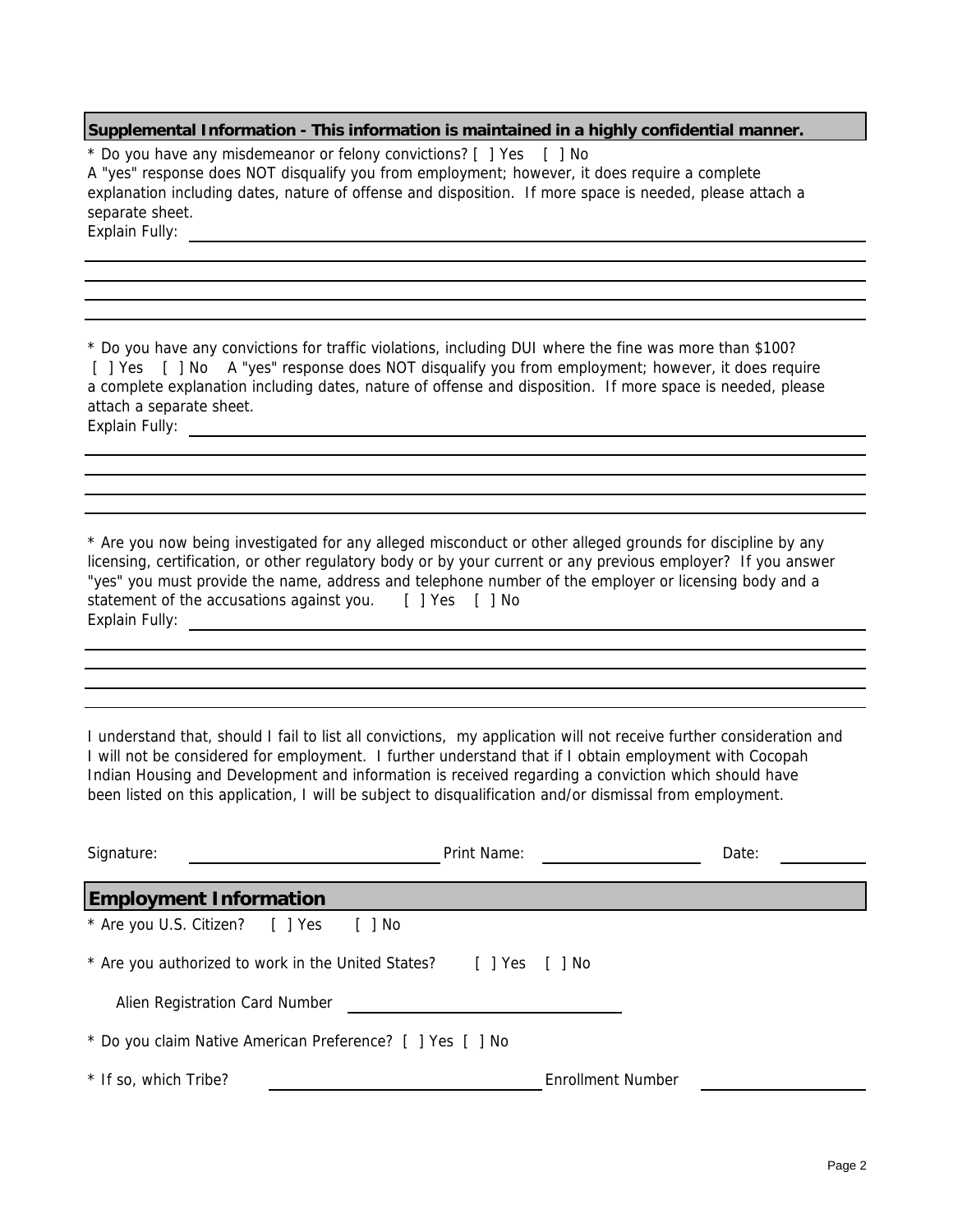\* Have you ever been dismissed (fired) from any job, or resigned at the request of your employer? A "yes" answer is not disqualifying and will be considered individually, but should be explained fully: [ ] Yes [ ] No If you answer **"yes"** you must provide the date of termination of employment, the name, address, and telephone number of the employer(s) and a statement of the alleged reasons for termination in the space provided below. If more space is needed, please attach a separate sheet.

| <b>Employment History-Job Experience</b><br>Beginning with your current or most recent employer, list all the positions you have held.<br>You MUST provide ALL requested information for each employer section you complete below.<br>Failure to provide all requested information (i.e., employment dates, hours worked, complete address,<br>phone and supervisor) may render your application ineligible for further consideration. |                                                             |                                |  |
|----------------------------------------------------------------------------------------------------------------------------------------------------------------------------------------------------------------------------------------------------------------------------------------------------------------------------------------------------------------------------------------------------------------------------------------|-------------------------------------------------------------|--------------------------------|--|
| This section MUST be fully completed even if you have attached a résumé.                                                                                                                                                                                                                                                                                                                                                               |                                                             |                                |  |
| A. Current/Most Recent Employer:                                                                                                                                                                                                                                                                                                                                                                                                       |                                                             |                                |  |
| Address:<br><u> 1980 - Johann Barn, mars an t-Amerikaansk politiker (</u>                                                                                                                                                                                                                                                                                                                                                              | <u> 1989 - Johann Barn, mars eta biztanleria (h. 1989).</u> | Phone:<br>Type of Business:    |  |
| City:                                                                                                                                                                                                                                                                                                                                                                                                                                  | State:                                                      | Zip Code:                      |  |
| Title:                                                                                                                                                                                                                                                                                                                                                                                                                                 |                                                             |                                |  |
|                                                                                                                                                                                                                                                                                                                                                                                                                                        |                                                             | Total Time: ________________   |  |
| Salary:                                                                                                                                                                                                                                                                                                                                                                                                                                | Starting: Ending: Ending:                                   | Hours per week: _________      |  |
| Describe your major functions, duties and accomplishments:                                                                                                                                                                                                                                                                                                                                                                             |                                                             |                                |  |
|                                                                                                                                                                                                                                                                                                                                                                                                                                        |                                                             |                                |  |
|                                                                                                                                                                                                                                                                                                                                                                                                                                        |                                                             |                                |  |
|                                                                                                                                                                                                                                                                                                                                                                                                                                        |                                                             | Phone:                         |  |
| <u> 1980 - Andrea Andrew Maria (b. 1980)</u><br><u> 1989 - Johann Barnett, fransk politiker (</u>                                                                                                                                                                                                                                                                                                                                      |                                                             | Type of Business:<br>Zip Code: |  |
|                                                                                                                                                                                                                                                                                                                                                                                                                                        |                                                             |                                |  |
| If yes, may we contact your employer? [ ] Yes [ ] No                                                                                                                                                                                                                                                                                                                                                                                   |                                                             | Total Time: _______________    |  |
|                                                                                                                                                                                                                                                                                                                                                                                                                                        |                                                             |                                |  |
| Starting:                                                                                                                                                                                                                                                                                                                                                                                                                              | Ending:                                                     | Hours per week:                |  |
|                                                                                                                                                                                                                                                                                                                                                                                                                                        |                                                             |                                |  |
|                                                                                                                                                                                                                                                                                                                                                                                                                                        |                                                             |                                |  |
|                                                                                                                                                                                                                                                                                                                                                                                                                                        |                                                             |                                |  |
|                                                                                                                                                                                                                                                                                                                                                                                                                                        |                                                             |                                |  |
| Why did you leave, or why do you want to leave?<br>Are you currently employed by this company? [ ] Yes [ ] No<br>B. Next Employer:<br>Address:<br>City:<br>Title:<br>Employment Dates: From: _______________<br>Salary:<br>Describe your major functions, duties and accomplishments:<br>Why did you leave, or why do you want to leave?<br>Are you currently employed by this company? [ ] Yes                                        | [ ] No                                                      |                                |  |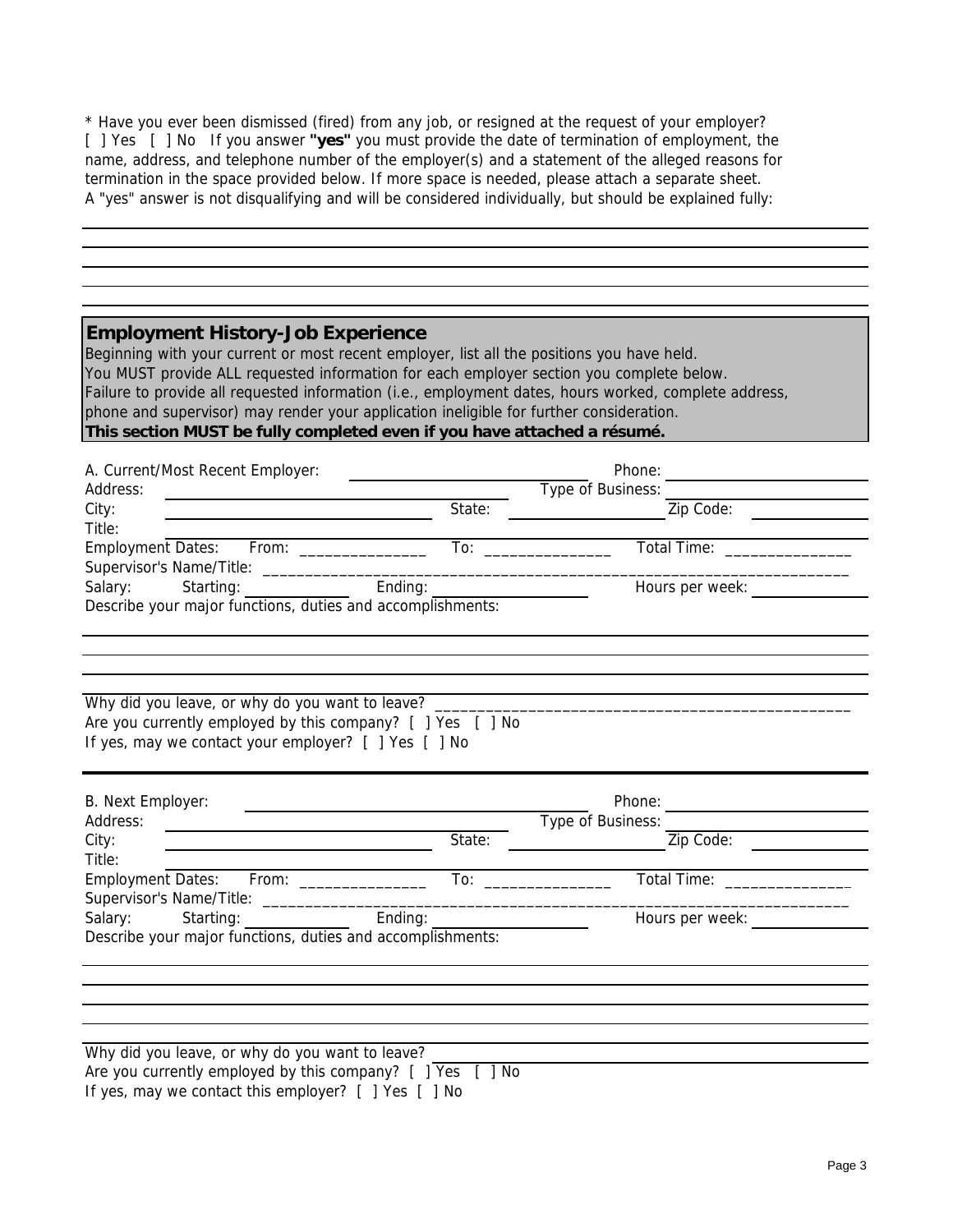| <b>Employment History - Continued</b>                                                                                                                                                                                                            |                                                                         |                              |
|--------------------------------------------------------------------------------------------------------------------------------------------------------------------------------------------------------------------------------------------------|-------------------------------------------------------------------------|------------------------------|
| C. Next Employer:                                                                                                                                                                                                                                |                                                                         | Phone:                       |
| Address:<br><u> 1980 - Jan Stern Stern Stern Stern Stern Stern Stern Stern Stern Stern Stern Stern Stern Stern Stern Stern Stern Stern Stern Stern Stern Stern Stern Stern Stern Stern Stern Stern Stern Stern Stern Stern Stern Stern Stern</u> |                                                                         | Type of Business:            |
| City:                                                                                                                                                                                                                                            | State:                                                                  | Zip Code:                    |
| Title:                                                                                                                                                                                                                                           |                                                                         |                              |
| Employment Dates: From: _______________                                                                                                                                                                                                          |                                                                         | Total Time: ________________ |
|                                                                                                                                                                                                                                                  |                                                                         |                              |
| Starting: Ending: Ending:<br>Salary:                                                                                                                                                                                                             |                                                                         | Hours per week:              |
| Describe your major functions, duties and accomplishments:                                                                                                                                                                                       |                                                                         |                              |
|                                                                                                                                                                                                                                                  |                                                                         |                              |
|                                                                                                                                                                                                                                                  |                                                                         |                              |
|                                                                                                                                                                                                                                                  |                                                                         |                              |
|                                                                                                                                                                                                                                                  |                                                                         |                              |
|                                                                                                                                                                                                                                                  |                                                                         |                              |
| Why did you leave?                                                                                                                                                                                                                               |                                                                         |                              |
| Are you currently employed by this company? [ ] Yes [ ] No                                                                                                                                                                                       |                                                                         |                              |
| If yes, may we contact this employer? [ ] Yes [ ] No                                                                                                                                                                                             |                                                                         |                              |
|                                                                                                                                                                                                                                                  |                                                                         |                              |
| D. Next Employer:                                                                                                                                                                                                                                |                                                                         |                              |
| Address:                                                                                                                                                                                                                                         |                                                                         | Type of Business:            |
| City:<br><u> 1989 - Johann Stoff, Amerikaansk politiker (</u>                                                                                                                                                                                    | State:                                                                  | Zip Code:                    |
| Title:                                                                                                                                                                                                                                           |                                                                         |                              |
|                                                                                                                                                                                                                                                  |                                                                         | Total Time: _______________  |
|                                                                                                                                                                                                                                                  |                                                                         |                              |
| Starting: The Starting Starting<br>Salary:                                                                                                                                                                                                       | Ending:                                                                 | Hours per week:              |
| Describe your major functions, duties and accomplishments:                                                                                                                                                                                       |                                                                         |                              |
|                                                                                                                                                                                                                                                  |                                                                         |                              |
|                                                                                                                                                                                                                                                  |                                                                         |                              |
|                                                                                                                                                                                                                                                  |                                                                         |                              |
|                                                                                                                                                                                                                                                  |                                                                         |                              |
| Why did you leave?                                                                                                                                                                                                                               |                                                                         |                              |
| Are you currently employed by this company? [ ] Yes [ ] No                                                                                                                                                                                       |                                                                         |                              |
| If yes, may we contact this employer? [ ] Yes [ ] No                                                                                                                                                                                             |                                                                         |                              |
|                                                                                                                                                                                                                                                  |                                                                         |                              |
|                                                                                                                                                                                                                                                  |                                                                         |                              |
| E. Next Employer:                                                                                                                                                                                                                                |                                                                         | Phone:                       |
| Address:                                                                                                                                                                                                                                         |                                                                         | Type of Business:            |
| City:                                                                                                                                                                                                                                            | State:                                                                  | Zip Code:                    |
| Title:                                                                                                                                                                                                                                           |                                                                         |                              |
| Employment Dates: From: _____________                                                                                                                                                                                                            | $\overline{a}$ To: $\overline{a}$ To: $\overline{a}$ To: $\overline{a}$ | Total Time: ________________ |
| Supervisor's Name/Title: ______________________                                                                                                                                                                                                  |                                                                         |                              |
| Ending:<br>Salary:<br>Starting:                                                                                                                                                                                                                  |                                                                         | Hours per week:              |
| Describe your major functions, duties and accomplishments:                                                                                                                                                                                       |                                                                         |                              |
|                                                                                                                                                                                                                                                  |                                                                         |                              |
|                                                                                                                                                                                                                                                  |                                                                         |                              |
|                                                                                                                                                                                                                                                  |                                                                         |                              |
| Why did you leave?                                                                                                                                                                                                                               |                                                                         |                              |
| Are you currently employed by this company? [ ] Yes [ ] No                                                                                                                                                                                       |                                                                         |                              |

If yes, may we contact this employer? [ ] Yes [ ] No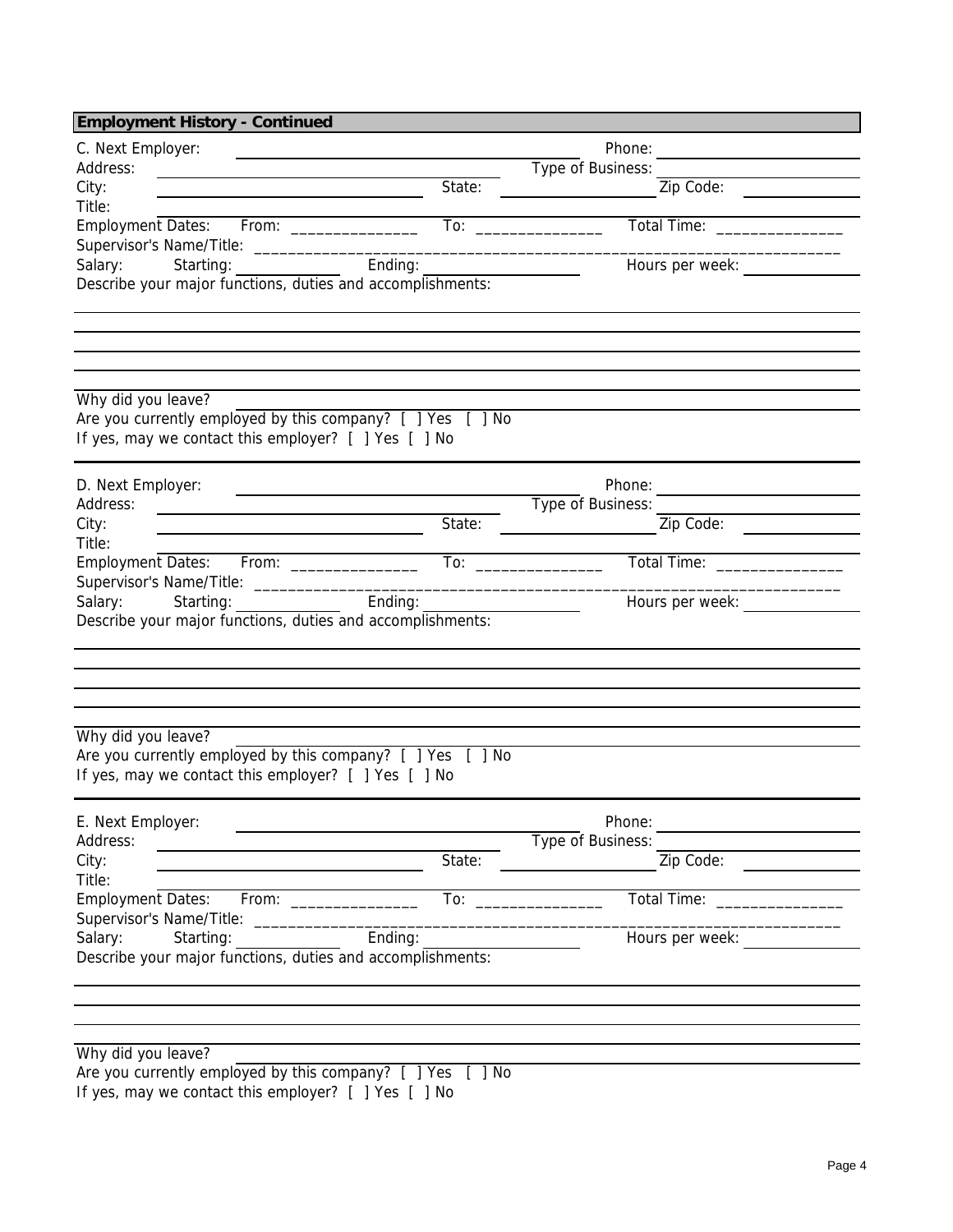### **Miscellaneous**

\* Are you willing to take a pre-employment physical at the expense of Cocopah Indian Housing and Development prior to employment? [ ] Yes [ ] No

\*Prior to employment, in keeping with a drug-free workplace, Cocopah Indian Housing and Development requires a pre-employment drug test at the expense of Cocopah Indian Housing and Development. Are you willing to comply with this condition of employment? [ ] Yes [ ] No

\* Occasionally, employees are required to attend out-of-town seminars, training classes and conferences. Are you willing to accept employment that would require you to travel out-of-town overnight? [ ] Yes [ ] No

# **PLEASE READ CAREFULLY BEFORE SIGNING**

## **PRE-EMPLOYMENT BACKGROUND CHECK - RELEASE OF LIABILITY**

1. Cocopah Indian Housing and Development may verify previous employment, training and licensing information, as well as conduct a background and credit check.

2. The term "background check" refers to any and all information and sources of information that Cocopah Indian Housing and Development may deem necessary to obtain or contact to determine my fitness for employment.

3. I authorize any person or entity contacted by Cocopah Indian Housing and Development's Human Resouces Department during the course of my background check to furnish any information or opinions they may have.

4. I hereby release from liability and hold harmless any and all persons or entities who furnish any information or opinions to Cocopah Indian Housing and Development.

Signature of Applicant Today's Date Today's Date Witness

### **APPLICANT CONSENT AND RELEASE**

Cocopah Indian Housing and Development is committed to a drug-free workplace to protect the safety of workers and the public. Cocopah Indian Housing and Development administers an alcohol and/or drugscreening program (hereinafter collectively referred to as "drug") with strict policies and procedures to ensure its integrity. It is the policy of Cocopah Indian Housing and Development that applicants take a drug screen to show they are drug free. Cocopah Indian Housing and Development will employ no applicant whose test shows positive for drug use. Additionally, Cocopah Indian Housing and Development will conduct random drug testing at the Clinic/Lab of its choosing.

1. I understand that my refusal to sign this form, the falsification of any samples or a positive test will result in my ineligibility for employment with Cocopah Indian Housing and Development.

2. In being considered for employment by Cocopah Indian Housing and Development, I give my consent to any collection site ("Clinic") or Certified Laboratory ("Lab") to perform any testing necessary to determine the presence and/or level of drugs in my urine.

3. I further give my consent for the release to Cocopah Indian Housing and Development, Human Resources Department, results of any medical tests performed by said Clinic or Lab.

4. All physicians, employees and agents who work or perform services for Cocopah Indian Housing and Development are held harmless from any action that may arise from such test results being divulged to Cocopah Indian Housing and Development.

5. I understand and acknowledge that my refusal to be tested, to sign necessary forms, or a positive test result consitiutes a violation of the state policy for Cocopah Indian Housing and Development and will result in no offer of employment or the withdrawal of any implied offer of employment.